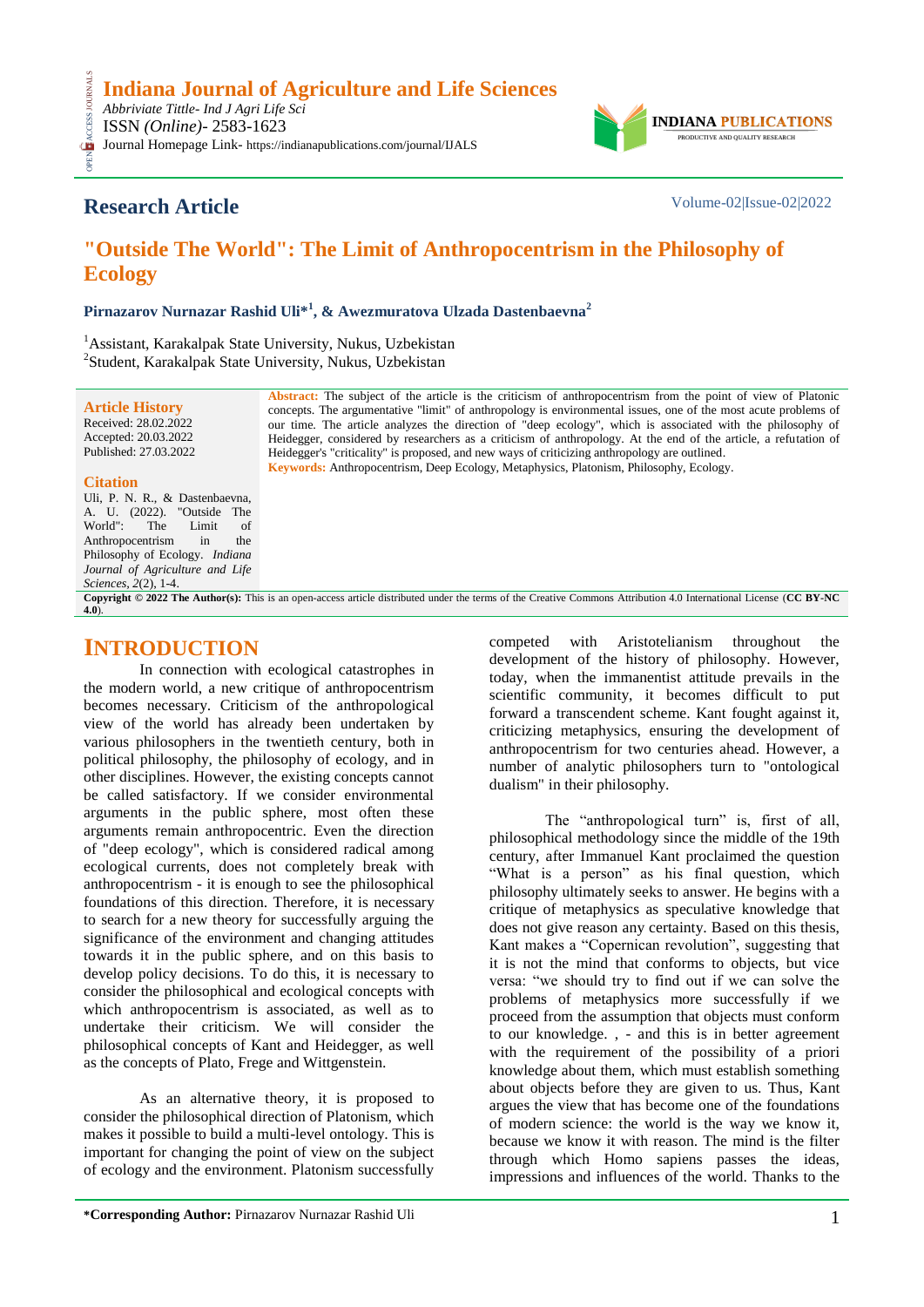activity of the mind, a person builds scientific models. Throughout the 19th century, philosophy was being rebuilt "in a new way", engaging in criticism of metaphysics and religion, rebuilding ontology for a person. With this baggage, philosophy enters the 20th century: Bergson and his work "Creative Evolution", the phenomenology of Husserl, Heidegger immediately come to mind. In this scheme, you can not see the limitations. They consist in the fact that since the anthropological attitude considers the world from the point of view of the cognizing subject, then cognition is limited by epistemological limits. Epistemology takes the place of metaphysics for most of the 20th century. The main problem of this attitude is anthropocentrism, which manifests itself in science as a limitation of the possibilities of cognition: since the human mind cognizes, many problems are recognized as pseudoproblems, or problems that have no solution. In the practical sphere, this is expressed, for example, in the fact that environmental problems are considered from the point of view of a person. Man not only "fitted" himself into the natural environment, but led it. In connection with the anthropocentric vision of nature, the micro- and macrocosm, the degree of responsibility for one's own actions has also changed. An example is the numerous disasters associated with the human factor, for example, the accident at the Chernobyl nuclear power plant.

# **HEIDEGGER AND DEEP ECOLOGY**

In his article on deep ecology, Michael Zimmerman writes that the wave of interest in Martin Heidegger among environmentalists is connected with his critique of anthropocentrism. Heidegger criticizes the technical development of modern civilization. Technique brings being out of concealment: for example, a hydroelectric power station is designed to accumulate electricity, while a windmill only used its gifts in proportion to nature. Technology completely changes the natural landscape along with the very purpose of nature - it transforms nature in such a way that it is no longer technology that is a part of being, but that being becomes part of technology: "A hydroelectric power station has been installed on the Rhine. She puts the river to create a hydraulic pressure that causes the turbines to rotate, whose rotation drives the machines that supply electric current, for the transmission of which power systems with their power grid are installed. In the system of interrelated results of the supply of electrical energy, the Rhine stream itself appears as something provided just for this. The hydroelectric power plant is not built into the river in the same way as the old wooden bridge is built, which for centuries has connected one bank to another. Rather, the river is built into a hydroelectric power plant. The Rhine is what it now is as a river, namely, the supplier of hydraulic pressure, thanks to the existence of a hydroelectric power station. As already mentioned,

Heidegger is understood by ecologists as a philosopher who overcomes anthropocentrism. Zimmerman writes that the "turn" in Heidegger's thinking is associated with a reinterpretation of the role of human understanding being should be understood not in the Kantian way, but on the contrary, human thinking should be thought of as part of being itself. The phenomenological thesis "back to things", postulated by Heidegger, in his opinion, will allow "to see the being as being itself in its being". This thesis has become attractive to ecologists fighting for the preservation of the environment, and the most radical of them - representatives of the "deep ecology". According to them, writes Zimmerman, the responsibility for the environmental catastrophes of our time should be assigned to the anthropocentric attitude that prevails in modern culture.

Criticism of anthropocentrism is expressed in the arguments of Arne Nass, a philosopher and ecologist who was influenced by Heideggerianism. His point of view, close to phenomenology, is that there are no essences or "primary qualities" of things, as well as things themselves: we construct things ourselves in the experience that we acquire. This experience, in fact, is a cycle of interconnected parts of being, because not a single element has a separate existence from others.

Deep ecology has become quite widespread, and besides Heidegger, it is compared with other philosophies, for example, with the position of Plato. In "Platonic Ecology, Deep Ecology" Timothy Mahoney justifies Plato's dualism, which critics reproach him for, by saying that Platonic dualism is a combination of the whole and its parts. Plato's "holism", according to Mahoney, is very close to deep ecology, since regards beings as the sum of their parts. However, critics are zealous and offer another argument - from the world of ideas: since Plato understood ideas as something more important than things, the spatio-temporal world devalued in his philosophy. In response to this criticism, Mahoney says the following: in the Timaeus dialogue, Plato presented an understanding of the world organized by a higher rational principle. This world is eternal and is a single organism. As for ideas, "even though the natural world is subordinate to the sphere of ideas, it is good precisely because it reflects the good and harmony of this higher sphere as closely as possible in the spatiotemporal world."

However, I do not agree here with two theses - Zimmermann's thesis about overcoming anthropocentrism by Heidegger and Mahoney's idea about the closeness of the deep ecology of philosophy Plato. First about the first. In lectures on phenomenology, Heidegger explained what being is: "Something like being is given to us in the understanding of being (Seinsverständnis), the understanding of being, which underlies any relation to being. Relations to beings are, for their part, inherent in a particular being that we ourselves are, the human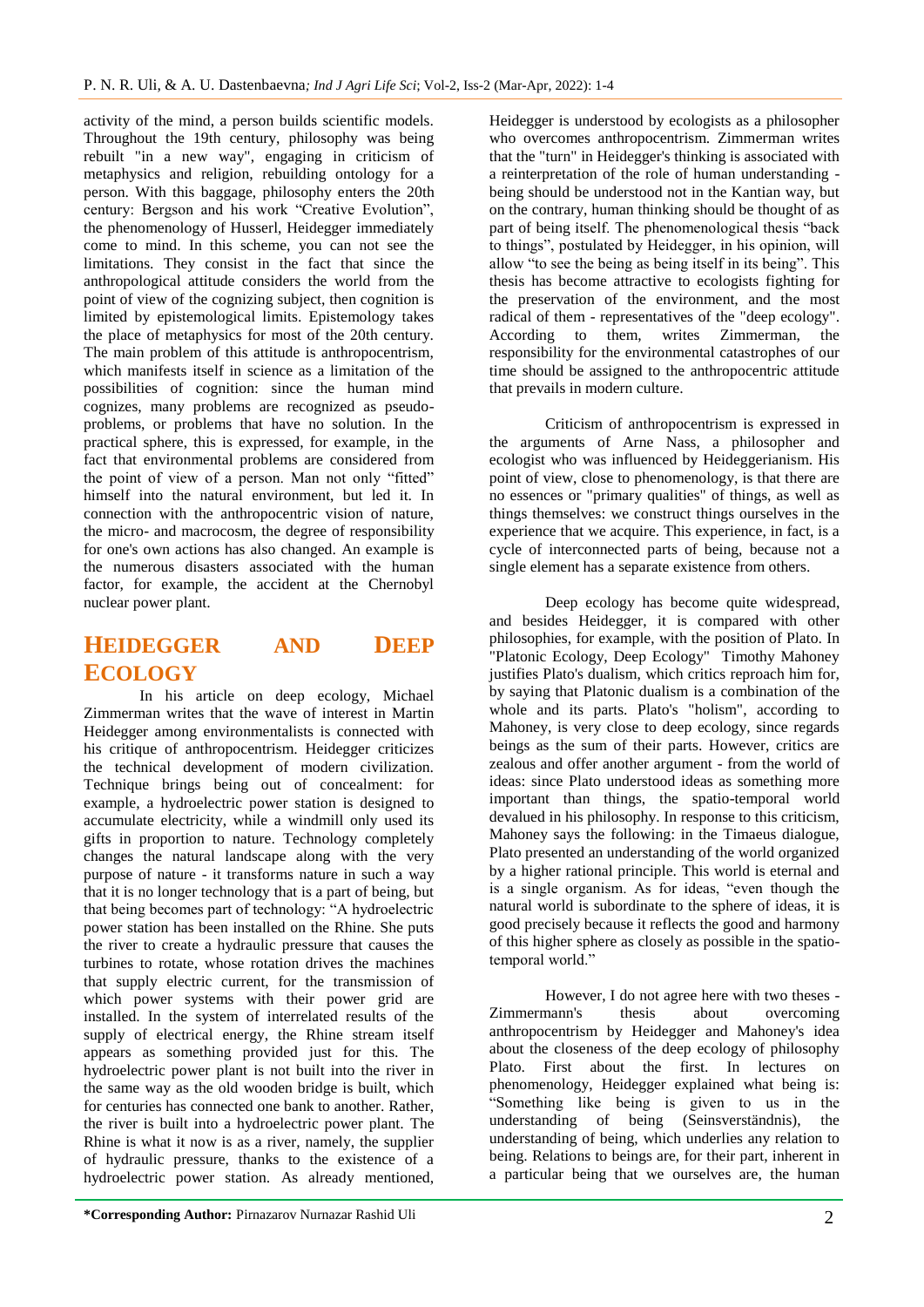Dasein. He owns the understanding of being, which alone makes possible any kind of relation to beings.

The understanding of being itself has the mode of being of human Dasein. It follows from the reasoning that man is intertwined with being, and being is understood through him. Thus, Heidegger simply changes the angle of consideration. Knowledge of the world is still produced, firstly, from the position of immanence, that is, he considers the world from the inside of the world itself (in connection with this, methodological deformation still occurs). In addition, Heidegger is a rather controversial figure in ideological terms. At the very least, there is some distrust towards his position due to ideological sympathies. As an example, we can point to the speech at his inauguration of the rector of the University of Freiburg on May 27, 1933 7 . In it, he says that the university and the entire German nation should be subordinate to the state. Consequently, this fact is not consistent with his critique of technology. If the German state must exist for the sake of the national state, then how can one conclude from this that Heidegger's priority is precisely ecological thinking? In addition, it is known that Heidegger accepted National Socialism as a "come true" being.

# **CONCLUSION**

The position "outside the world" allows you to expand the possibilities of describing and solving modern problems, for example, it can be used in the philosophy of ecology. Its application is justified, first of all, by the fact that it is an alternative to the anthropocentric view of the world, which is criticized in the philosophy of ecology. Platonism allows you to change the perspective of considering environmental problems from an immanent position to a transcendent one. The article considered both ecological and philosophical theories. The theory of "deep ecology" is associated with the philosophy of Heidegger, in connection with which it was necessary to consider Heidegger's critique of anthropocentrism. His criticism of anthropocentrism is directed against Plato, in whom he sees the forerunner of anthropocentrism. In this regard, Heidegger's argument was shown, his understanding of what the Platonic "idea" is. I compared Heidegger's view with Festugière's, and as a result we got two different interpretations of Platonism.

Starting from this contradiction, I have considered Kant's critique of essentialism against abstract ideas. Methodologically, in the twentieth century, abstract ideas received support precisely from Platonism. The Platonic concept allows one to think about abstractions and generalizations. In my opinion, Platonism is indeed an alternative to anthropocentrism, and this methodology needs to be developed to solve problems, including in the philosophy of ecology.

## **REFERENCES**

- 1. Bergson, A. (2001). *Creative evolution*. M.: TERRA-Book Club.
- 2. Chen, T. C. (2021). Application of Sustainable Education Innovation in the Integrated Teaching of Theory and Practice Adopted in the Auto Chassis Course--A Case Study on the Auto Repair Specialty of a Secondary Vocational School in Suzhou, China. *Tobacco Regulatory Science (TRS)*, 7166-7189.
- 3. Festugiere, A. J. (2009). Contemplation and contemplative life according to Plato. *Saint-Petersburg: Nauka (In Russian)*.
- 4. Gerdruang, A., Panwatanasakul, C., & Nurnazar, P. (2021). THE DESIRABLE MANAGEMENT OF EDUCATION IN URBANIZATION AREA UNDER THE OFFICE OF NON-FORMAL AND INFORMAL EDUCATION IN BANGKOK THAILAND. 湖南大学学报 *(*自然科*)*, *48*(10).
- 5. Gerdruang, A., Panwatanasakul, C., & Nurnazar, P. (2021). The Development of Administrators Affiliated with the Office of Non-Formal and Informal Education (NFE). *Review of International Geographical Education Online*, *11*(9).
- 6. Kant, I. (1994). Criticism of Pure Reason. *He Collected works in, 8*(3). M.: Choro.
- 7. Levina, T. (2013). Transcendental: Plato's antiaestheticism and ideas "in themselves". In Levina T.V. (Ed.), *Transcendental in modern philosophy: directions and methods*. St. Petersburg: Aleteyya.
- 8. Levina, T. V. (2014). The world sub specie aeternitatis: about Wittgenstein's Platonism. *Platonov's Research, No 1*.
- 9. Losev, A.F., & Asmus, V.F. (Eds.). (2007). *Plato* (Works in four volumes). St. Petersburg: Publishing House of St. Petersburg University.
- 10. Nurnazar, P., & Islambek, S. (2022). HUMANISM OF SOCIOLOGY AND SOCIOLOGY OF HUMANISM. *Uzbek Scholar Journal*, *2*, 11-14.
- 11. Nurnazar, P., & Islambek, S. (2022). HUMANITY AS AN EXPRESSION OF THE SPIRITUAL BEING OF HUMAN. *Uzbek Scholar Journal*, *2*, 15-19.
- 12. Putnam, H. (1998). Realism with a human face. In A.F. Gryaznova (Ed.), *Analytical philosophy: formation and development*. Moscow: House of Intellectual Books, Progress-Tradition.